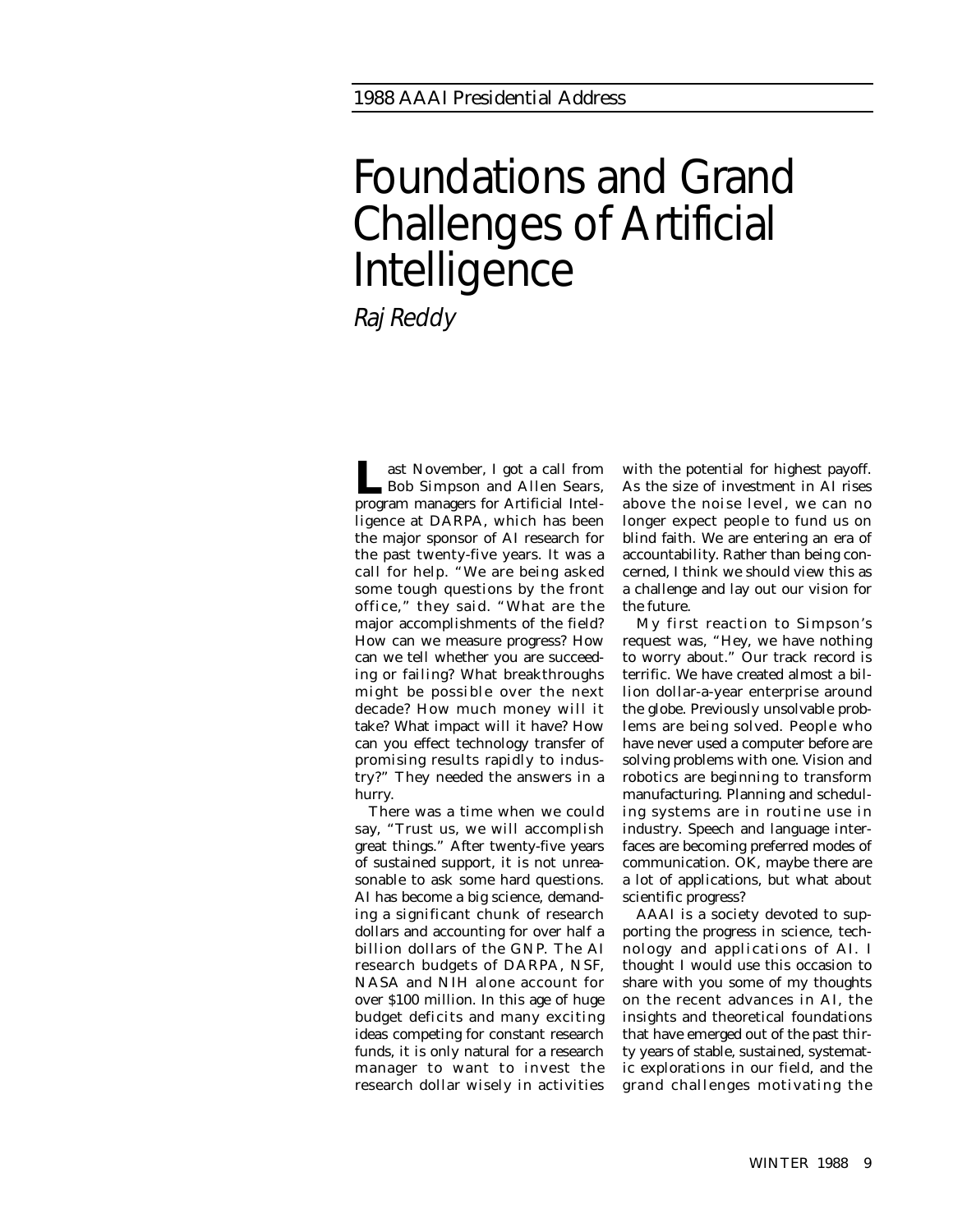research in our field. First, let us look at some recent advances.

# Advances in Artificial Intelligence

What can we do today that we could not do thirty years ago? It is fortunate that AI has several areas in which there has been sustained research over the past twenty to thirty years. These areas are chess, natural language, speech, vision, robotics and expert systems. I would like to illustrate the progress by providing a historical perspective on some of these areas.

#### Chess

Let us look at the problem of computers that play chess. Chess is an AI problem par excellence. It plays the same role in artificial intelligence that the studies of E. Coli play in biology. It illustrates and illuminates many problems that arise in AI and leads to techniques that can be generalized to work on other problems. Chess is perhaps one area which has been studied continuously since the birth of artificial intelligence in 1956. Funding agencies were afraid to support research on fun and games lest they receive a Golden Fleece award from Proxmire. In spite of lack of support, the situation is not too bleak. A \$100,000 Fredkin prize awaits the system that beats the world champion.

In the mid-fifties, we had several attempts to build chess playing programs. The most notable of these was the Newell, Shaw, and Simon chess program (1958). The first published method for game tree pruning (a precursor to the alpha-beta algorithm) appeared in the NSS chess program. It was also the first system to attempt to incorporate "a practical body of knowledge about chess."

The next major landmark in chess occurred when Greenblatt's chess program (1967) won a game from a class C player in a 1966 tournament. This win revived interest in chess playing programs, and led to the annual ACM computer chess tournaments. The seventies were dominated by the Northwestern chess program (Slate and Atkin 1977). Ken Thompson of Bell Laboratories (1982) developed an application specific computer architecture for chess in the early eighties and illustrated the powerful idea that a \$20,000 piece of hardware, if structured properly, could out-perform a \$10 million dollar general purpose computer. Thompson's Belle program received the \$5,000 Fredkin award for being the first system to achieve a master's level rating in tournament play in 1982. Hitech, a VLSI based parallel architecture created by Hans Berliner and Carl Ebeling (1986) has dominated the scene since 1985; it currently has a senior master's rating. During the last year, Hitech played 48 tournament games. It won 100% of all games played against expert-level players, 70% of all games played against master and senior-master level players, but only 15% of the games against grand masters. Just last week, a new system based on a custom VLSI design developed by two students at Carnegie Mellon University, C.B. Hsu and Thomas Anantharaman (Hsu, 1986; Anantharaman et al. 1988), called "Deep Thought," defeated the highest rated player ever in the US open chess tournament.

What did we learn from chess research? In addition to a number of insights into the nature of intelligence (which we will discuss a little later), chess research has also led to the development of a number of techniques such as the alpha-beta pruning algorithm, B\* search, singular-extension-search, and hash table representation for keeping previously examined moves. The proceedings of the 1988 Spring symposium of AAAI on game playing contain a number of interesting papers which are illustrative of current research on the topic.

#### Speech

Speech recognition has a long history of being one of the difficult problems in Artificial Intelligence and Computer Science. As one goes from problem solving tasks to perceptual tasks, the problem characteristics change dramatically: knowledge poor to knowledge rich; low data rates to high data rates; slow response time (minutes to hours) to instantaneous response time. These characteristics taken together increase the computational complexity of the problem by several

orders of magnitude. Further, speech provides a challenging task domain which embodies many of the requirements of intelligent behavior: operate in real time; exploit vast amounts of knowledge; tolerate errorful data; use language and learn from the environment.

Voice input to computers offers a number of advantages. It provides a natural, hands-free, eyes-free, location-free input medium. However, there are many as yet unsolved problems that prevent routine use of speech as an input device by nonexperts. These include cost, real-time response, speaker independence, robustness to variations such as noise, microphone, speech rate and loudness, and the ability to handle spontaneous speech phenomena such as repetitions and restarts. Satisfactory solutions to each of these problems can be expected within the next decade. Recognition of unrestricted spontaneous continuous speech appears unsolvable at the present. However, by the addition of simple constraints, such as a clarification dialogue to resolve ambiguity, we believe it will be possible to develop systems capable of accepting very large vocabulary and continuous speech dictation before the turn of the century.

Work in speech recognition predates the invention of computers. However, serious work in speech recognition started in the late fifties with the availability of digital computers equipped with A/D converters. The problems of segmentation, classification, and pattern matching were explored in the sixties and a small vocabulary connected speech robot control task was demonstrated. In the early seventies, the role of syntax and semantics in connected speech recognition was explored and demonstrated as part of the speech understanding program (Erman et al., 1980; Lowerre et al., 1980; Woods, 1980). The seventies also witnessed the development of a number of basic techniques such as blackboard models (Reddy et al., 1973; Nii, 1986), dynamic time warping [Itakura], network representation (Baker 1975), Hidden Markov models (Baker, 1975; Rabiner et al., 1986), beam search (Lowerre and Reddy 1980), and the forward-backward algo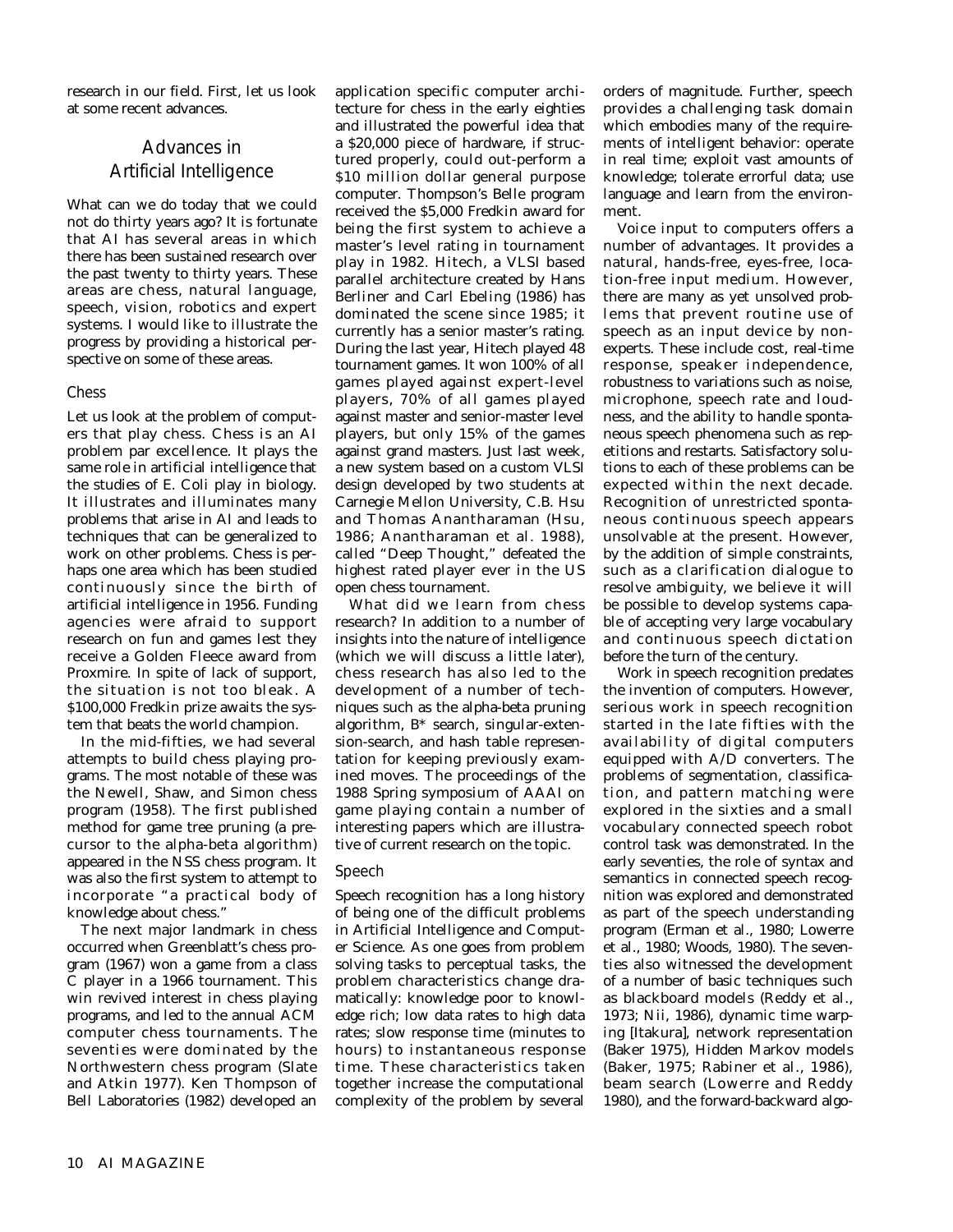rithm (Bahl et al.. 1986) . The early eighties witnessed a trend toward practical systems with very large vocabularies (Jelinek et al. 1985) but computational and accuracy limitations made it necessary to pause between words.

The recent speaker-independent speech recognition system called Sphinx best illustrates the current state of the art (Lee 1988). This system is capable of recognizing continuous speech without training the system for each speaker. The system operates in near real time using a 1000 word resource management vocabulary. The system achieves 94% word accuracy in speaker independent mode on a task with a grammar perplexity of 60. The system derives its high performance by careful modeling of speech knowledge, by using an automatic unsupervised learning algorithm, and by fully utilizing a large amount of training data. These improvements permit Sphinx to overcome the many limitations of speaker-dependent systems resulting in a high performance system.

The surprising thing to me was that a simple learning technique, such as learning transition probabilities in a fixed network structure, proved to be much more powerful than attempting to codify the knowledge of speech experts who can read spectrograms. The latter process of knowledge engineering proved to be too slow, too ad hoc, and too error-prone.

What did we learn from speech research? Results from speech research have led to a number of insights about how one can successfully use incomplete, inaccurate, and partial knowledge within a problem solving framework. Speech was one of the first task domains to use a number of new concepts such as Blackboard models, Beam search, and reasoning in the presence of uncertainty, which are now used widely within AI.

#### Vision

Research in image processing started in the fifties with optical character recognition. What we now call computer vision started with the seminal work of Larry Roberts (1965). Roberts was the first to work on 3-D vision using grey scale images of the blocks world. Roberts used a strictly bottom up approach to vision starting with edge detection, linear feature detection, 3-D model matching, and object recognition.

Minsky and McCarthy initiated the work on robotic vision beginning with the hand-eye projects at Stanford and M.I.T. Minsky proposed the concept of heterarchical architectures for vision in which various knowledge sources interacted with one another in an opportunistic way to solve the image interpretation problem. Successful demonstrations in vision from 1965 to 1975 were limited to problems in which 3-D phenomena such as shadows, highlights, and occlusions were not too troublesome. The work of Guzman (1968), Huffman (1971), Clowes (1971), Waltz (1975), and Kanade (1981) on line drawings, Fischler et. al.'s (1973) work on image matching, Ohlander's work (1978) on natural scenes, and Binford and Agin's work (1973) on generalized cylinders are representative of the best results of that period.

The limitations and problems of the earlier approaches led Marr (1979, 1982) to propose a general framework for vision involving the primal sketch and the 2-1/2-D sketch. This accelerated the "back-to-basics" movement started by Horn (1975) where mathematical models reflecting constraints of physics, optics, and geometry were used to derive 3-D shape properties from 2-D images of a scene.

Barrow and Tenenbaum (1978, 1981) proposed that photometric and geometric properties are confounded in the intensity values available at each pixel, and the central problem for vision was therefore how to simultaneously recover them. Two recent results highlight the dramatic progress that has been made over the last decade. Klinker, Shafer and Kanade (1988) have been able to remove highlights from a color image to produce an intrinsic body reflection image using Shafer's dichromatic reflection model (1985). Matthies, Szeliski and Kanade (1988) have developed an algorithm for estimating depth from a sequence of N images that is N times better than stereo depth estimation.

We are beginning to see the cumulative results of the past twenty five years being applied and improved within realistic task frameworks. One of the best examples of this research is "Navlab," a navigation laboratory used for obstacle detection and navigation research at Carnegie Mellon (Thorpe et al., 1987).

The Navlab is a self-contained laboratory vehicle for research in autonomous outdoor navigation. It is based on a commercial Chevy van modified to permit an onboard computer to steer and drive the van by electric and hydraulic servos. The sensors onboard Navlab include color stereo vision, laser ranging and sonar. Onboard computers include four Sun workstations and a Warp supercomputer.

The Navlab uses a hierarchical system structure. At the lowest level, the system can sense motion and follow steering commands. The next level performs tasks such as road following, terrain mapping, obstacle detection and path planning. The high level tasks include object recognition and landmark identification, map-based prediction, and long-range route selection. The system uses a blackboard model with extensions to deal with geometry and time for communication, knowledge fusion, and spatial reasoning. The system is currently being expanded to produce better predictions through the increased use of map and model information.

#### Expert Systems

In 1966, when I was at the Stanford AI labs, there used to be a young Ph.D. sitting in front of a graphics display working with Feigenbaum, Lederberg, and members from the Chemistry department attempting to discover molecular structures from mass spectral data. I used to wonder, what on earth are these people doing? Why not work on a real AI problem like chess or language or robotics? What does chemistry have to do with AI? That young Ph.D. was Bruce Buchanan and the system he was helping to develop was Dendral (Lindsay et al. 1980).

Now we know better. Dendral and its successor, Mycin (Shortliffe 1976), gave birth to the field of expert systems. Dendral is perhaps the single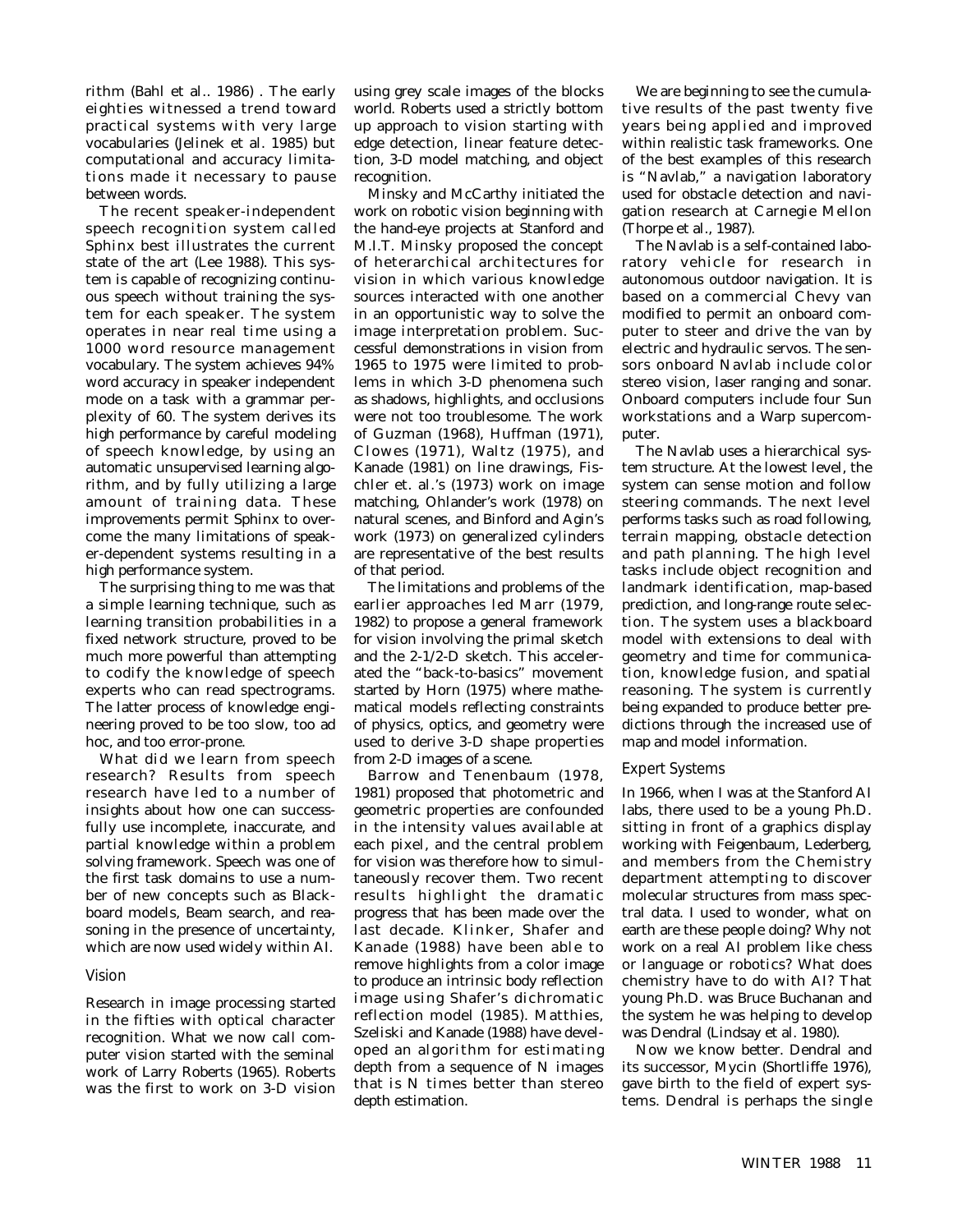

*Figure 1: AI Problem Domains and their Attributes*

longest-lived continuous set of experiments in the history of AI from 1965- 83.

The current growth rate of the expert system field is too explosive for me to do justice in a short time. Let me refer you to the book by Feigenbaum, McCorduck, and Nii on the Rise of the Expert Company (1988) and the recent review paper by Buchanan and Smith on expert systems (1988).

I would like to provide a few examples to illustrate the widespread use of expert systems in many innovative applications:

• Schlumberger is using a Dipmeter Advisor to interpret down-hole data from oil wells to assist in prospecting for oil.

• Kodak is using an Injection Molding Advisor to diagnose faults and suggest repairs for a plastic injection molding mechanisms.

• Hewlett-Packard is using a Trouble Shooting Advisor to diagnose problems in photolithography steps in semiconductor manufacturing.

• NASA is using a system to monitor data during the liquid oxygen tanking process.

• NCR is using a system for preventive maintenance of computers.

• American Express uses a credit authorization system to authorize and screen credit requests.

• AT&T uses a system to act as a software user consultant to advise users of a large statistical package.

• Federal Express uses an Inventory Control Expert to decide whether or not to store spares.

• DEC and IBM routinely use systems for configuring customer orders into shipping orders.

• Xerox uses the PRIDE system to design paper handling systems.

• Hazeltine uses the OPGEN system for planning assembly instructions for PC boards.

• IBM uses a scheduling expert system to plan the factory operations in semiconductor manufacturing. The list goes on and on.

Here are some other interesting facts:

• IBM has deployed over 100 expert systems internally.

• The return on investment at IBM on a series of expert systems costing \$2.5 million was estimated at \$37.5 million.

• DEC employs over 700 people in its AI division.

• A Gartner Study, released in June 1988, shows that the number of deployed expert systems increased from 50 in 1987 to 1400 in 1988, and the number of expert systems under development increased from 2500 to 8500 over the same period.

I want to digress for a moment to pay tribute to the person most responsible for widespread use of expert systems. We all know that Feigenbaum sometimes tends to overstate the case. But sometimes it takes that kind of passion, conviction, and missionary zeal to make believers out of the masses. Ed, we thank you.

Time does not permit me to review advances in many other areas of AI such as natural language, robotics, learning, discovery, planning, and problem solving. Believe me! We know a lot more about each of these areas than we did thirty years ago. I refer you to papers on these and other subjects in the AAAI proceedings of the past ten years.

## Foundations of AI

*"...fine examples of bricklaying for a cathedral that is beginning to take shape,"* –Simon (1980).

In an era of accountability, it is appropriate for an outsider to ask what are the intellectual concerns driving the field. What are the fundamental principles, the self evident truths so to speak, that govern our field?

As an empirical science, AI follows the classical hypothesis-and-test research paradigm. The computer is the laboratory where AI experiments are conducted. Design, construction, testing, and measurement of computer programs are the process by which AI researchers validate the models and mechanisms of intelligent action.

It is not enough to say that AI attempts to study mechanisms of intelligent action. What are the attributes of an intelligent system? Minsky (1985) in his book *The Society of Mind* provides a long and formidable list of attributes of intelligence. Newell provides us with a shorter checklist (Newell 1988). An intelligent system must:

• operate in real-time;

• exploit vast amounts of knowledge;

• tolerate errorful, unexpected and possibly unknown input;

• use symbols and abstractions;

• communicate using natural language;

• learn from the environment; and

• exhibit adaptive goal-oriented behavior.

Where is AI today? What do we know now that we didn't know thirty years ago? At any given point, we can attempt to measure and evaluate the state of the art and accomplishments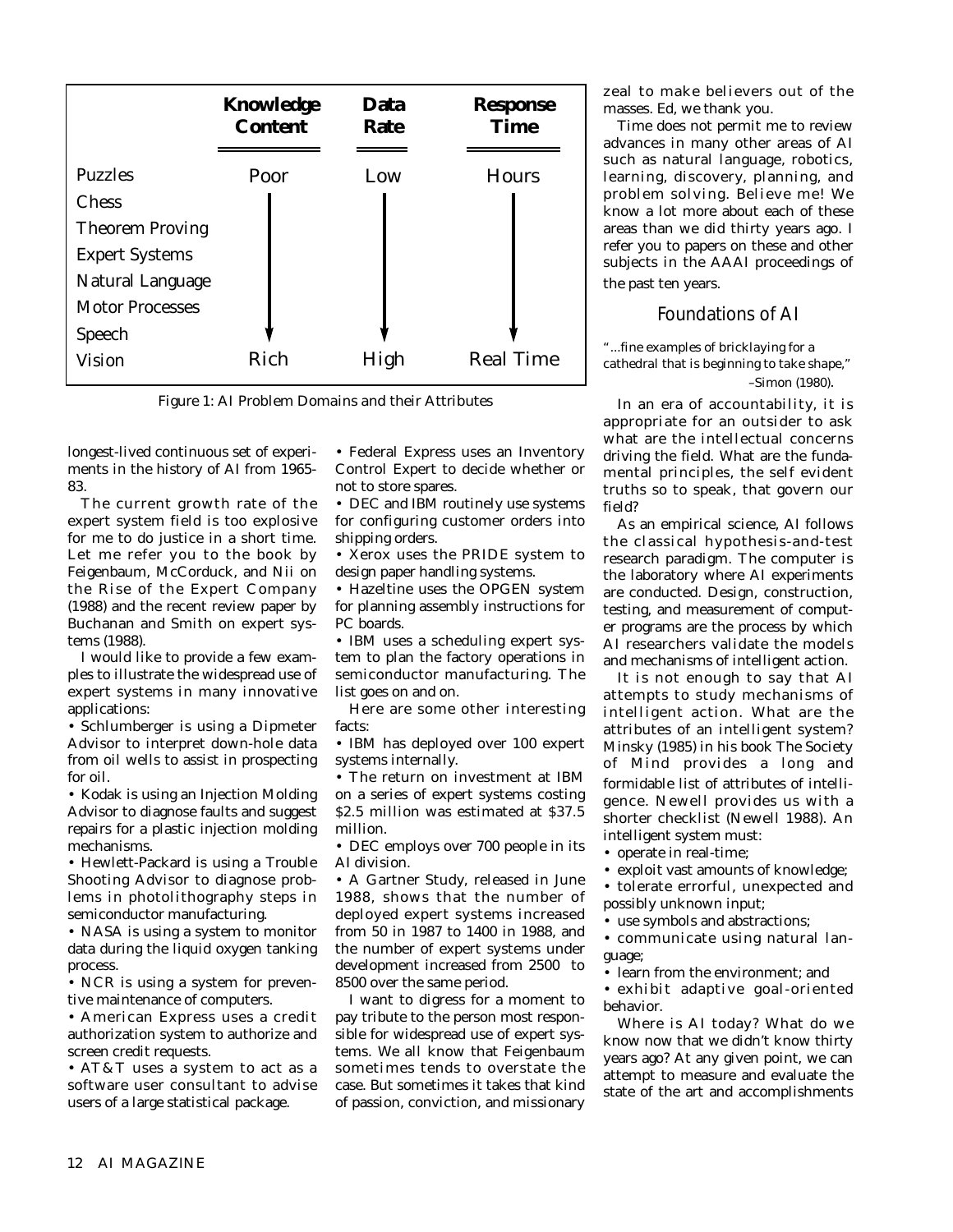by assessing the capabilities of computers over the same range of tasks over which humans exhibit intelligence. These tasks range from puzzles and games at one extreme to perceptual and motor tasks at the other.

These tasks exhibit a wide variation in characteristics, such as knowledge content, data rates and amount of data, and expected response time (Figure 1). As you look at tasks ranging from puzzles, chess, and theorem proving to expert systems, languages, and perceptual and motor processes, tasks go from knowledge poor to knowledge rich, low data rates to high data rates, and slow response time to instantaneous response time. The diversity of requirements in tasks involving intelligent action places significant demands on architectures for AI with respect to memory capacity, bandwidth, access times, and processor speed.

#### Lessons from AI Experiments

The last thirty years of stable, sustained and systematic explorations have not only yielded performance systems that we saw earlier, but they have also provided us with a number of fundamental insights into the nature of intelligent action. Let us look at a few.

**Bounded Rationality Implies Opportunistic Search.** This is the fundamental result of Simon's research on decision making in organizations leading to the Nobel Prize. It says that "computational constraints on human thinking" leads people to be satisfied with "good enough" solutions. Feigenbaum (1988) calls it the founding paradigm of AI research. Prior to Simon's work on human decision making, it was assumed that, given all the relevant facts, the human being is capable of rational choice weighing all the facts. While studying the problem of resource allocation between maintenance and salaries in the administration of public parks in the city of Milwaukee in 1935, Simon observed that the decisions made had no relationship to the expected economic utility. That, and subsequent studies of Simon (1947, 1955) on "human decision making," led to the principle of "bounded rationality." When people have to make decisions under conditions which overload human thinking capabilities, they don't give up, saying the problem is NP-complete. They use strategies and tactics of "optimalleast-computation search" and not those of "optimal-shortest-path search." By "optimal-least-computation search" here, Simon means the study of approximate algorithms for search which can find the best possible solution given certain constraints on the computation, such as limited memory capacity, limited time, or limited bandwidth. Much of the current literature on search theory completely ignores this problem. This leads Simon to observe that many of the results in search theory may be of questionable value to the real world. I believe we should keep an open mind about what search results will be relethe expression include creation, modification, reproduction, and destruction of symbols. Expressions can be interpreted as plans of action. Sounds familiar! Lisp is a physical symbol system! In fact, Lisp, Prolog, the Turing machine, Post Productions (for that matter any computer system) have all the mechanisms required of a physical symbol system.

Let us reexamine the hypothesis: a physical symbol system is necessary and sufficient for intelligent action. We may be willing to concede that any physical symbol system such as Prolog may be sufficient to achieve intelligent action given the past thirty years of experience in creating intelligent systems. But is it necessary? Does the human brain, of necessity, at some level have the mechanisms and

*A Gartner Study, released in June 1988, shows that the number of deployed expert systems increased from 50 in 1987 to 1400 in 1988, and the number of expert systems under development increased from 2500 to 8500 over the same period.*

vant in the future. Silicon-based intelligence, once achieved and given its differences in memory access time and bandwidth, may indeed have different computational constraints than human intelligence.

**A Physical Symbol System Is Necessary and Sufficient for Intelligent Action.** The second principle of AI is the physical symbol system hypothesis, i.e., a physical symbol system is necessary and sufficient for intelligent action. Newell and Simon articulated this hypothesis in their Turing Award paper (1976). I believe they were aware of this principle as early as 1960. What does it mean? First, we must define a physical symbol system. According to Newell and Simon, it is a system with the following properties: Physical symbols are symbols that are realizable by engineered components. A physical symbol system is a set of these entities. A symbolic structure is an expression whose components are symbols. Operations on

properties of a physical symbol system? We in AI believe it is so but we cannot prove it. That is why it is a hypothesis. Not everyone believes it. Many philosophers and biologists have competing hypotheses. Nobel Prize winning biologist Edelman (1987) thinks that the brain is organized in a manner analogous to population dynamics. This view is clearly different from the information processing models of cognition and intelligent action that we in AI have come to love and cherish.

**The Magic Number 70,000**  $\pm$  **20,000.** The third principle of AI is that an expert knows 70,000 "chunks" of information give or take a binary order of magnitude. This is a surprising statement. Why is it 70,000? Why not a million? Why not one thousand? Several converging lines of evidence lead towards 70,000 as a rough measure of the size of an expert's knowledge base. For example, it appears that Chess Masters recognize about 50,000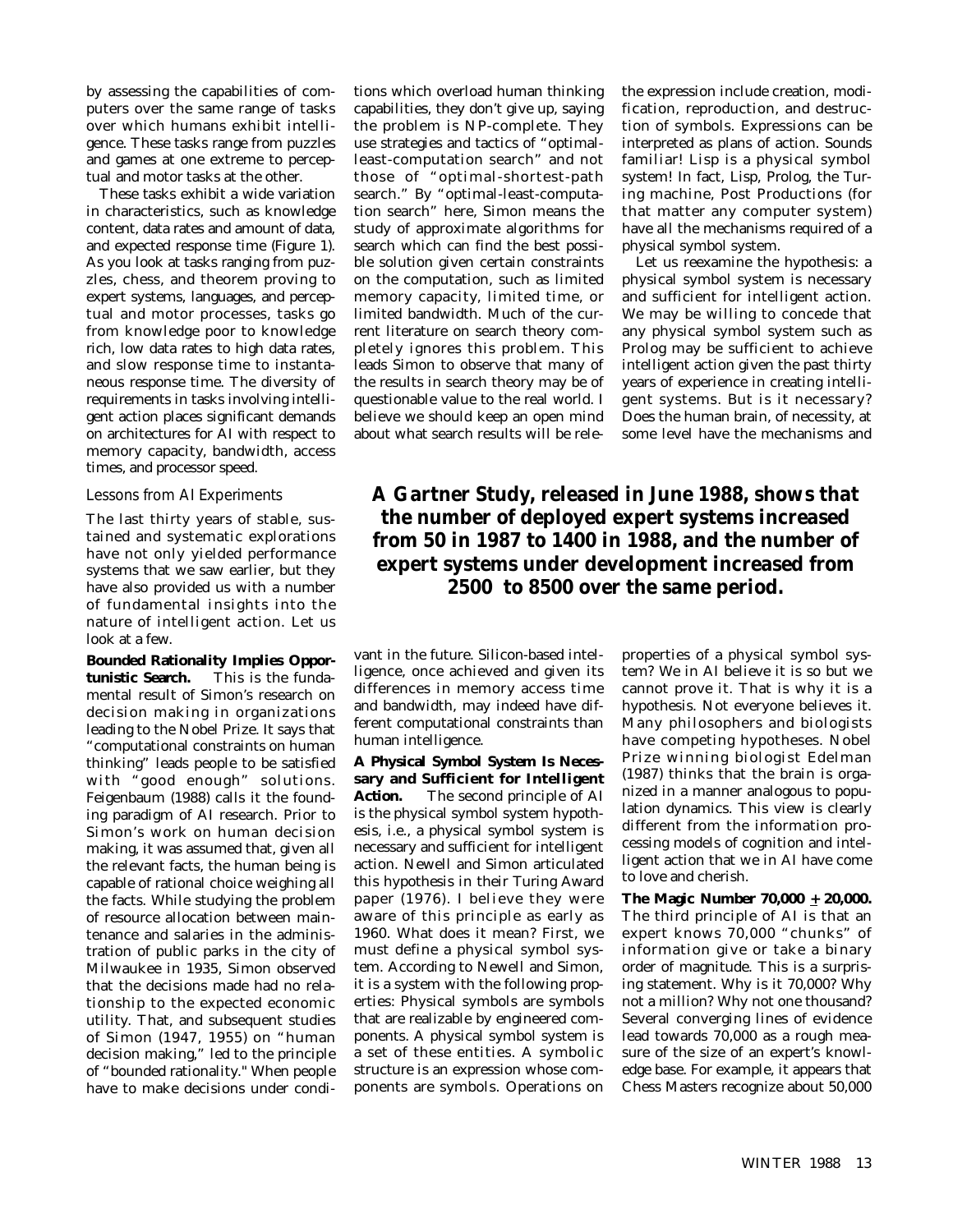chunks. Chase and Simon (1973) were able to quantify this number by constructing an experiment based on the ability of Master-level, Expert-level, and Novice-level players to recreate chess positions they have seen only for a few seconds. Based on these protocols, they were able to create an information processing model and use it to estimate the size of the knowledge base of a Masters-level player in chess. We have no comparable number for Grand Master-level play (rating of 2600 versus 2200 for a Master). It is safe to assume that 50,000 is at the low end of the size of this knowledge base as we go from Master to Grand Master to World Champion.

But is it true for experts in all domains? Indeed the evidence appears to point to the magic number 70,000  $\pm$ 20,000. Everyone of us is an expert in speech and language. We know that vocabularies of college graduates are about that order of magnitude. As we gain more and more experience in building expert systems, we find that a the number of productions begins to grow towards tens of thousands if the system is to perform more than a very narrow range of tasks in a given domain.

It is interesting that, in addition to George Miller's magic number  $7 \pm 2$ which is an estimate of the size of short term memory (1956), we now have a hypothesis about the size of an expert's long term memory for a given domain of expertise. It has been observed that no human being reaches world class expert status without at least a decade of intense full-time study and practice in the domain (Hayes, 1985 and 1987). Even the most talented don't reach expert levels of performance without immense effort. Everyone of us is an expert in speech, vision, motion, and language. That only leaves enough time to be an expert in two or three other areas in one's life time. Indeed, most of us never get past one area of expertise.

**Search Compensates for Lack of Knowledge.** The fourth principle of AI is that search compensates for lack of knowledge. When faced with a puzzle we have never seen before, we don't give up: we engage in trial-anderror behavior, usually until a solution is found. Over the past thirty years of AI research, this statement has come to mean much more than the fact that we use search to solve problems. Let me illustrate the point by some examples.

During the sixties and seventies, it was believed that Masters-level performance in chess could not be achieved except by codifying and using knowledge of expert human chess players. We now know, from the example we saw earlier, that Hitech (which is able to examine over 20 million board positions in 3 minutes) is able to play at Senior Master-level, even though its knowledge is nowhere comparable to a chess master. The key lesson here is that there may be more than one way to achieve expert behavior in a domain such as chess.

This leads to the conjecture that this principle may be true for problem solving tasks such as puzzles and games but can't be true for perceptual tasks such as speech. Even here we are in for a surprise. Earlier we saw several examples in speech where search compensates for incomplete and inaccurate knowledge. The principle is also used in language processing where words can have many meanings. For example the verb 'take' can mean many things: take a book, take a shower, take a bus, take a deep breath, take a measurement, and so on. This inherent ambiguity that you carry a book and get into a bus is often clarified by the context. Usually, uncertainty can be resolved by exploring all the alternatives until the meaning is unambiguous. When in doubt, sprout! What this principle tells us about the role of search is that we need not give up hope when faced with a situation in which all the known knowledge is yet to be acquired and codified. Often it may be possible to find an acceptable solution by engaging in a "generate-and-test" process of exploration of the problem space.

**Knowledge Compensates for Lack of Search.** We now come to an important insight which was not clearly understood even as late as 1970, i.e., knowledge reduces uncertainty and helps us constrain the exponential growth leading to the solution of the many otherwise unsolvable problems.

Knowledge is indeed power. In the extreme case "recognition," knowledge can eliminate the need for search altogether. This principle is essentially the converse of the previous principle; search compensates for lack of knowledge and knowledge compensates for the lack of search.

We have a number of experiments that illustrate the role of knowledge. You have probably seen the Rubik's cube. The first time around, it is not uncommon for most people to take half an hour or more to solve this puzzle. With practice however, the situation improves dramatically. There have been cases where the solution was completed in less than 20 seconds. This simple example clearly illustrates the role of knowledge in eliminating the trial-and-error search behavior. The interesting unsolved question in the case of Rubik's cube is: What is the knowledge, and how is it acquired and represented?

The speech task we saw earlier also provides some quantitative data about the importance of knowledge. The Sphinx system can be run with various knowledge sources turned off. Consider the situation where one removes the syntactic knowledge source. In this case, sentences of the form "Sleep roses dangerously young colorless" would be legal. Removing the syntactic knowledge source increases the error rate of Sphinx from 4% to 30%, i.e., on the average, one out of three words would be incorrect. Removing the probabilistic knowledge about the frequency of occurrence of the words increases the error rate from 4% to 6%.

*The Knowledge-Search Tradeoff.* Figure 2, created by Hans Berliner and Carl Ebeling (1986), graphically illustrates the knowledge-search trade off. A human Chess Master rarely examines more than 200 positions but is able to recognize over 50,000 chess patterns. On the other hand, Hitech, which has a Senior Master rating, explores over 20 million board positions but has less than 200 rules.

This graph also shows the characteristics of various AI systems. The early AI systems had little knowledge (10 to 20 rules) and engaged in modest search. Expert systems generally have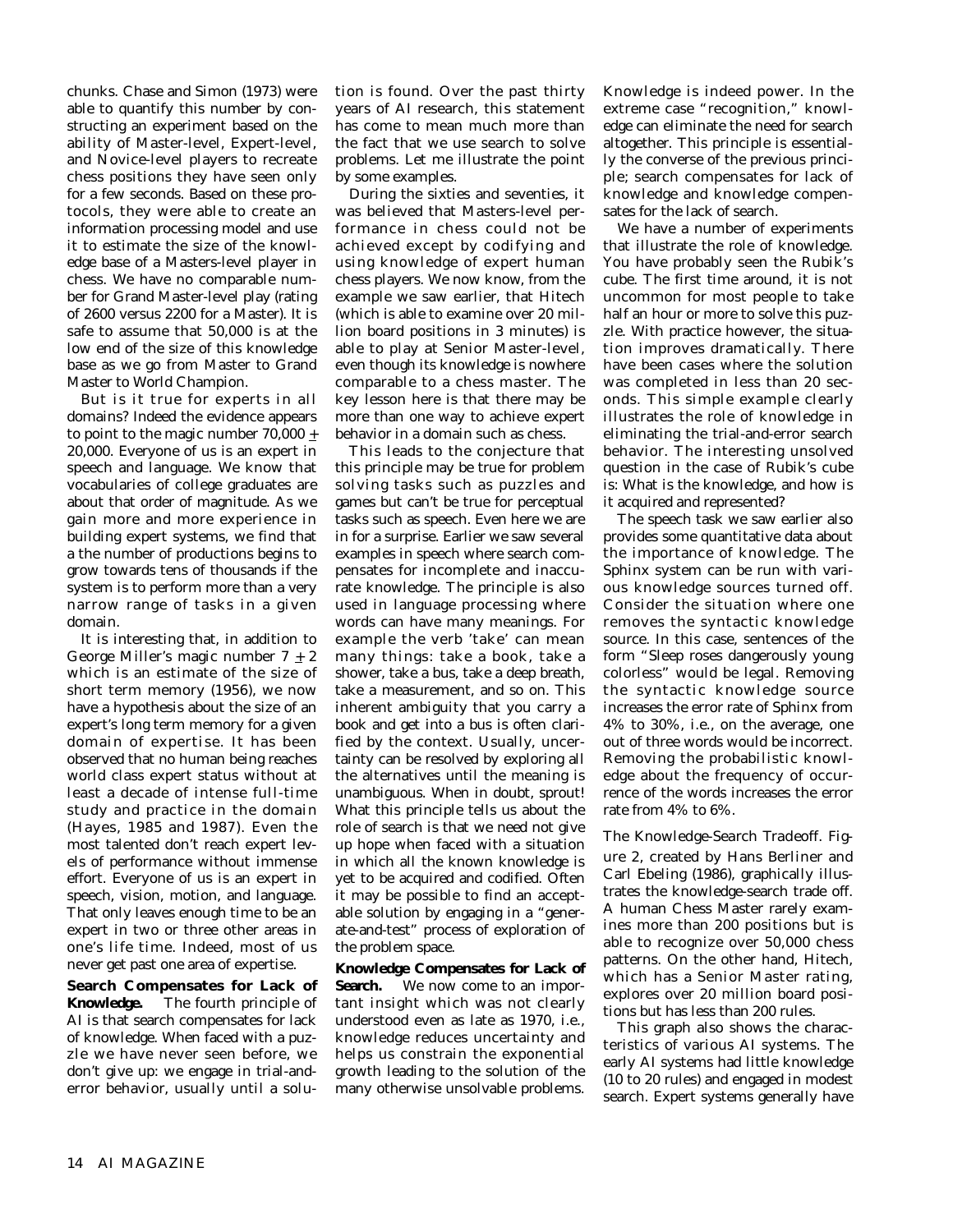more knowledge and do little search.

Can you really trade knowledge for search and search for knowledge? Within bounds, it seems. Newell (1988) observes that Soar, which is able to learn from experience, uses more knowledge and less search with each new round of solving problems in a task domain. For example, each time Soar solves a configuration task, it discovers and adds new rules to its knowledge base which it is then able to invoke in subsequent attempts while solving other configuration problems. Conversely, even experts seem to resort to search when faced with a previously unseen problem within the domain of their expertise—for example in scientific research. Simon (1988) observes that this produces a kind of paradox—that the most "creative" problem solving may have to use "the most primitive" techniques, i.e., the weak methods such as generate-and-test, hill climbing, and means-ends analysis.

This one chart appears to provide the entire space of architectures for intelligence. When the Fredkin Prize for the World Chess Championship is won, it will probably be by a system that has neither the abilities nor the constraints of a human expert; neither the knowledge nor the limitations of bounded rationality. There are many paths to Nirvana.

In this section, we have been looking at lessons from AI research: the insights and the principles that govern our enterprise, i.e., the task of creating systems of intelligent action; the insights that we did not have as recently as thirty years ago. If there is one thing I want you to remember about this talk, it is the five fundamental principles of AI we have just discussed: bounded rationality implies opportunistic search; physical symbol systems are necessary and sufficient for intelligent action; an expert knows 70,000 things give or take a binary order of magnitude; search compensates for lack of knowledge; and knowledge eliminates the need for search. Although these may sound obvious to you now, they didn't thirty years ago! But then, Newton's Laws of Motion and the Fundamental Theorem of Calculus also appear obvious, after the fact.



*Figure 2: The Knowledge-Search Tradeoff*

Lessons from Algorithm Analysis Let us now look at lessons from other disciplines that have proved to be important to AI such as Algorithm Analysis and Complexity Theory.

Of necessity, almost every problem we look at in AI is NP-complete, i.e., exponential growth and combinatorial explosion are the law of the land. Initial results from the theorists were disappointing. There was a spate of results showing that almost every interesting problem is NP-complete. It does not do any good to the "traveling salesman" to know that the "traveling salesman problem" is NP-complete. He still has to travel to do his job and find a satisfactory travel route. NP-completeness is too weak a result to provide any guidance on the choice of algorithms for real world problems.

My favorite result from the Algorithm Analysis area is Knuth and Moore's analysis (1975) of the Alpha-Beta pruning algorithm. This is the only result I know that gives deeper, crisper and a more concise understanding of one of the major AI problems: Chess. The alpha-beta algorithm was originally articulated by John McCarthy and has been used in all chess playing programs since the early sixties. The key result here is that the use of alpha-beta reduces the

exponential growth to the square root of the exponent. McCarthy's student, Mike Levin, conjectured this result as early as 1961. Slagle and Dixon (1969) proved the result for the optimal case in 1969. However, it was left up to Knuth to provide a detailed analysis of the power of alpha-beta. Let us examine the power of this result.

The selection of possible moves in chess is based on a mini-max game tree. Each ply increases the number of moves exponentially as a function of the branching factor. It has been estimated that one would have to explore over 10120 board positions in an exhaustive search of the chess game tree. You may know that 10120 is larger than the number of atoms in the universe.

On the average, in the mid-game, a player usually has the option of making any one of 35 possible moves. At a branching factor of 35, an 8-ply deep search usually requires examination of over 4 trillion board positions (Figure 3). This quickly increases to six million trillion positions for a 12-ply search, well beyond the capability of any current and projected computer system of the future. If one were to have a supercomputer with nanosecond cycle time, specialized to examine a node at each cycle, it would take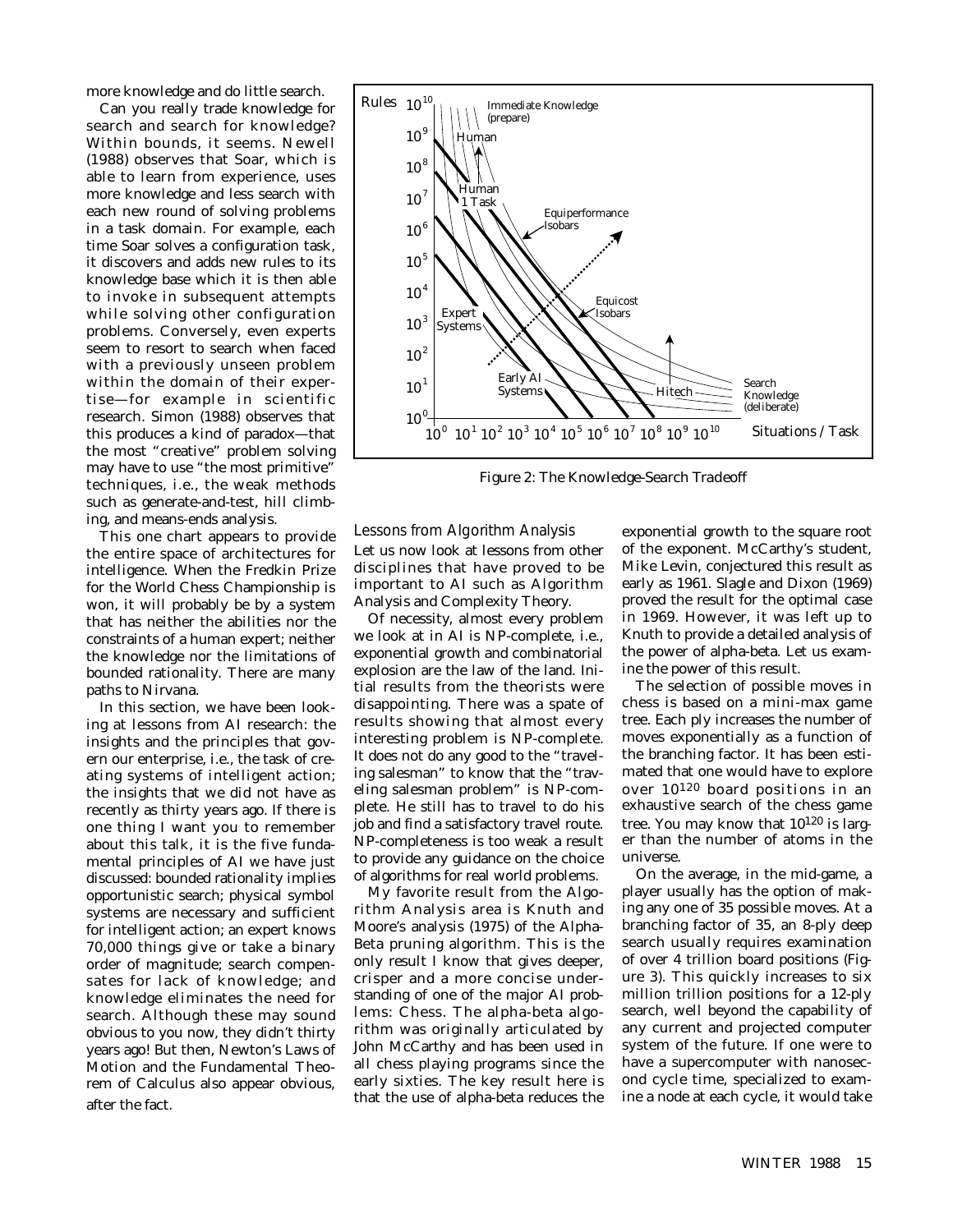| <b>Search</b><br><b>Type</b> | <b>Branching</b><br><b>Factor</b> | 8-ply                | <b>Nodes</b><br>Visited<br>$10$ -ply | $12$ -ply            |
|------------------------------|-----------------------------------|----------------------|--------------------------------------|----------------------|
| Normal                       | 35                                | $4.1 \times 10^{12}$ | 5.0x1015                             | $6.2 \times 10^{18}$ |
| Alpha-beta                   | 6                                 | 1.8x107              | 6.4x108                              | $2.3x10^{10}$        |
| Hash Table                   | 5                                 | 5.0x106              | 1.3x108                              | $3.1 \times 10^{9}$  |

*Figure 3: Search in Chess*

over 200 years to make a move for a 12-ply system. The alpha-beta pruning technique effectively reduces the branching factor by the square-root leading to a branching factor of about 6. 12-ply search still requires evaluation of over 23 billion board positions or only 23 seconds on our supercomputer. A hash table which keeps previously examined moves, further reduces the branching factor to five, resulting in 12-ply search requiring the evaluation of over three billion board positions or just 3 seconds on our supercomputer. Since a human player usually has 3 minutes to make a move, we will only need a system that can examine about 16 million board positions to achieve Grand-Master level play! The power of alphabeta is just awesome.

Systems such as Cray-Blitz that play chess approaching Master-level competence can examine about 25,000 board positions per second or about five million board positions in three minutes using a 25 mips equivalent scalar processor. Hitech is currently able to examine 175,000 board positions per second. Deep Thought, developed by Hsu and Anantharaman, is able to examine almost a million board positions per second. We are only a factor of 16 away from potential Grand Master-level play! With use of additional knowledge, it could even be sooner!

Coming back to Knuth's analysis, the result provides us with the ability to make concise statements about when and under what conditions we might expect to reach Grand Masterlevel performance. As we noted earlier, Levin, one of McCarthy's students discovered the same result in 1961, but it was left up to Knuth to provide

the formal analysis and proof in 1975. There is a lesson in this to all our young scientists. If you happen to create a proof, an interesting algorithm, or an innovative data structure, don't leave it up to some future complexity theorist to re-invent it.

There have been other important results from algorithm analysis that are relevant to AI such as Karp's work on approximate algorithms, Tarjan's analysis of self-adjusting search trees, and Hopcroft and Natarajan's analysis of complexity of robot assembly tasks. While each of these provide a fundamental understanding, they have not yet been as important to AI as the analysis of alpha-beta.

#### Lessons from Applied Physics

Let us now look at some interesting insights from what I shall call "lessons from Applied Physics." Acoustics and optics have long been studied within Physics. AI speech researchers benefited from several decades of research in models of speech and acoustics at Bell Labs and other centers. Surprisingly, there has not been equivalent formal work in vision processes. I am happy to say that rather than leaving the formal studies to some later day physicist, AI scientists in the late 70's started the "back-to-basics" movement which now provides a firm theoretical foundation for vision. I will highlight several key lessons, leading to theoretically sound computational models of vision processes based on constraints of physics, optics, and geometry:

• Marr's general framework for vision,

• Barrow and Tenenbaum's representation of intrinsic images,

• Horn, Woodham, Ikeuchi and

Shafer's work on inferring 3-D shape from photometric properties such as shading and color,

• Huffman, Clowes, Waltz, Kanade, and Kender's results on inferring 3-D shape from geometrical properties and constraints, and

• Ullman, Hildreth, and Waxman's results on inferring shape from motion such as optical flow.

Recently, Witkin and Tenenbaum (1983) questioned the desirability of preoccupation with recovering local surface attributes. They believe the resulting algorithms are frail and will not work well unless appropriate global constraints are simultaneously imposed on the image data. Bledsoe (1985) points out that intelligent agents of the future must be capable of reasoning at many levels. Most of the time, they may reason (like humans) at shallow qualitative levels, moving to deeper causal levels ("reasoning from basic principles of physics") only as needed. The lesson in the case of vision and applied physics is that the huge computational cost and too much precision could limit the usefulness of physicsbased models even if they are superior to human vision.

#### Lessons from Connectionism

Recent blossoming connectionist research is a result of a better understanding of computational aspects of human intelligence. There are roughly a hundred billion neural cells in the human brain. The brain operates with a cycle time of 5 ms and computes a scalar product of binary input and weight vector.

One of the intriguing aspects of this computing element is that the fan-in and fan-out is of the order of 1,000. Most of the brain's volume is occupied by wires, even though the wires themselves are of submicron cross section. A hundred billion processing elements with 1,000 connections each represent a hundred trillion connections. As many as 1% of these wires are active in a 5 ms iteration involving a trillion computations every 5 ms. Thus, one might speculate that the brain appears to perform 200 trillion operations per second give or take a few orders of magnitude. Figure 4 shows a scanning electron micrograph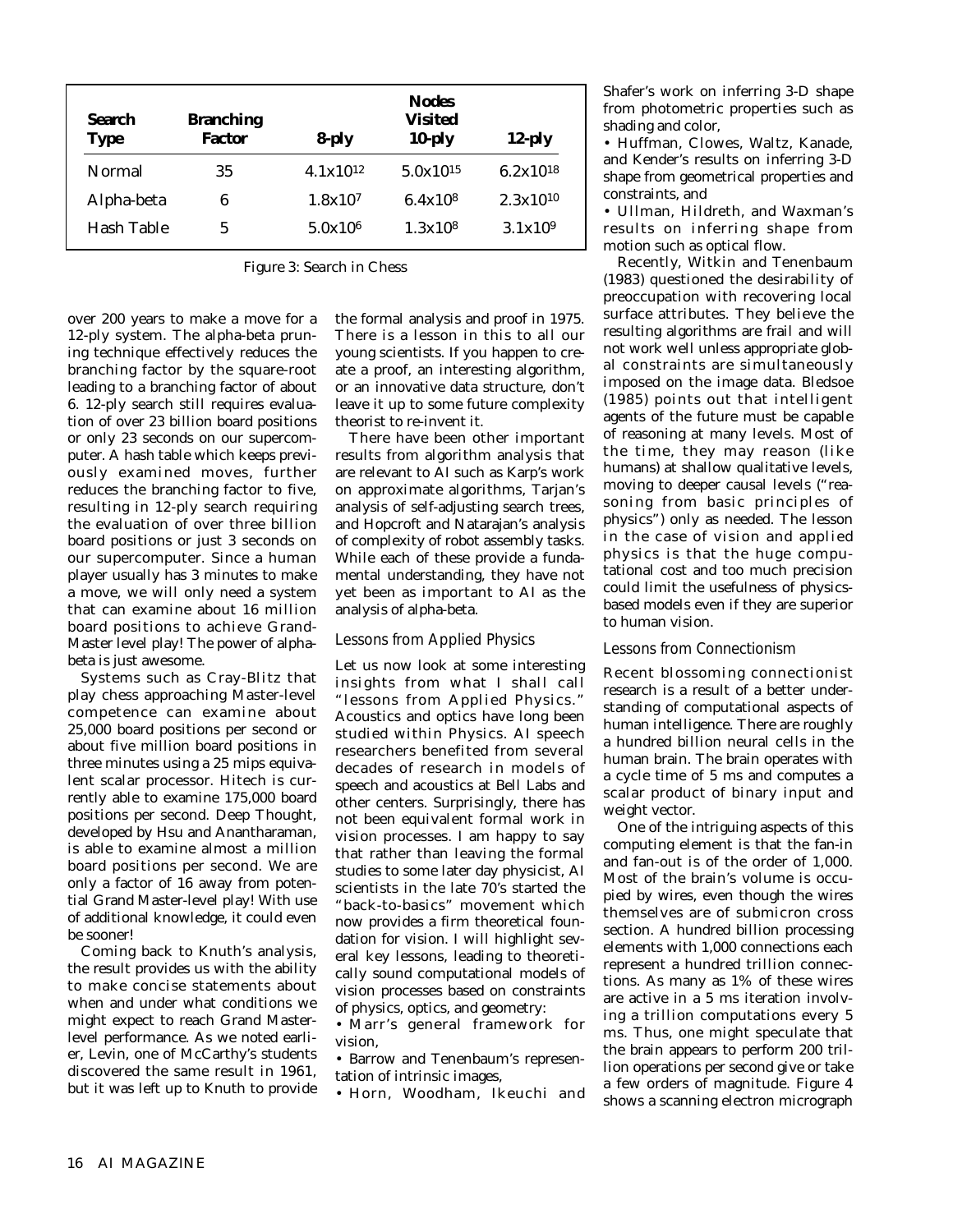of a neuronal circuit grown in tissue culture on a M68000 microprocessor by Trogadis and Stevens of the University of Toronto (1983). Note that axon and dendritic structures are much finer than the micron dimensions of the 68000.

The human brain possesses an interesting property. For tasks such as vision, language and motor control, a brain is more powerful than 1000 supercomputers. And yet, for simple tasks such as multiplication it is less powerful than a 4 bit microprocessor (Hinton, 1985). This leads us to speculate that silicon-based intelligence, when it is achieved, may have different attributes. We need not build airplanes with flapping wings.

When looking at a familiar photograph such as the Washington Monument, the brain seems to process and identify the scene in a few hundred milliseconds. This has led the connectionists to observe that whatever processing is occurring within the human brain, must be happening in less than 100 clock cycles. AI scientists such as Jerry Feldman (1982, 1985) and Geoff Hinton (1986) want to find answers to questions about what is the nature of representation and the nature of computation taking place within the human brain? For the first time, someone is asking questions about optimal-least-computation-search. I look forward to many exciting new results from connectionist research. Some researchers worry that connectionist architectures do not provide mechanisms for understanding what the system knows, how it reasons and what it believes. Let us first get a system that works, then I am confident that someone will figure out what it knows!

#### Lessons from Architectures

The Sphinx speech recognition system that you saw earlier achieves its real-time performance not just through the use of AI techniques such as representation, search, and learning but also through the use of efficient data structures and application specific hardware architectures. Roberto Bisiani (1988) was able to reduce the time for recognition from about 10 minutes to under 5 seconds. Any time you can make two orders of magnitude improvement, you have to sit up and take notice. How did Bisiani do this? From October 1987 through May 1988, he achieved the following :

• a speed-up of 1.5 by replacing sparse arrays with link lists

• a speed-up of 3.0 by redesigning the data structures to eliminate pointer chasing

• a speed-up of 2.0 by redesigning the beam search algorithm to use dynamic thresholds and inserting best state at the top of the list

• a speed-up of 2.5 using faster processors

• a speed-up of 1.6 using a multiple memory architecture

• a speed-up of 2.1 by using a multiprocessor architecture for parallel search execution.

Note that all these speed-ups are small, independent and multiplicative (as conjectured by Reddy and Newell, 1977), resulting in a whopping speedup by a factor of 75, i.e., 7500%. Not bad for six months of research!

The main lesson here is that serious AI scientists of the future must also be competent in other fields of computer science, i.e., algorithm analysis, data structures and software, and computer architecture.

#### Lessons from Logic

Logic has long been used in AI as a theoretical description language for describing what the program knows and believes; used from outside for theorizing about the logical relations between the data structures before some thinking process has taken place and the data structures after the thinking process. Nils Nilsson's book (Nilsson 1971) on AI is the best example of this use of logic.

I am reminded of the time, twenty five years ago, when John McCarthy gave us an assignment in class to axiomatize the missionaries and cannibals problem. I went through the motions and I believe he gave me an "A" but I was never sure whether what I did was correct or not. There was no way to validate my axiomatization of the problem. For logic to become widely used as a theoretical description of the language of AI, we need tools and systems that help us think, formulate, and validate what we know in a concise form.

Recently, with logic programming tools, there has been an increasing use of logic as an internal representation language for AI programs for representing what it knows. This use may be good for some applications and bad for others. I don't believe a uniform representation language to solve all AI problems is either necessary or desirable at this juncture.

With advances in non-monotonic reasoning and other recent results, formal methods are enjoying a revival. From the beginning, John McCarthy has been a proponent and a major contributor to the formal theory of artificial intelligence. He is responsible for many key ideas in AI and Computer Science: the Lisp programming language, time sharing, common sense reasoning, alpha-beta pruning algorithm, circumscription in non-monotonic reasoning and so on. As my advisor at Stanford, he helped to launch my AI career as he did for many others. It gives me great pleasure to share with you the recent announcement that he has been selected to receive the prestigious \$350,000 Kyoto Prize for 1988. McCarthy used to say that "To succeed, AI needs 1.7 Einsteins, 2 Maxwells, 5 Faradays and .3 Manhattan projects." Well, with Simon's Nobel prize and McCarthy's Kyoto prize, our field is making a solid beginning.

## The Grand Challenges of AI

In an era of accountability, we cannot rest on our past accomplishments for very long. We must create a vision for the future which is exciting and challenging. Fortunately for us, any significant demonstration of intelligent systems is exciting. But we must go one step further. Whenever possible, we must identify and work on problems of relevance to the nation—bold national initiatives that capture the imagination of the public.

Let me illustrate what I mean by two examples from biology and physics: the Decoding of the Human Genome, and the Superconducting Super Collider Project. These grand challenges of science are expected to require several billion dollars of investment each. However, the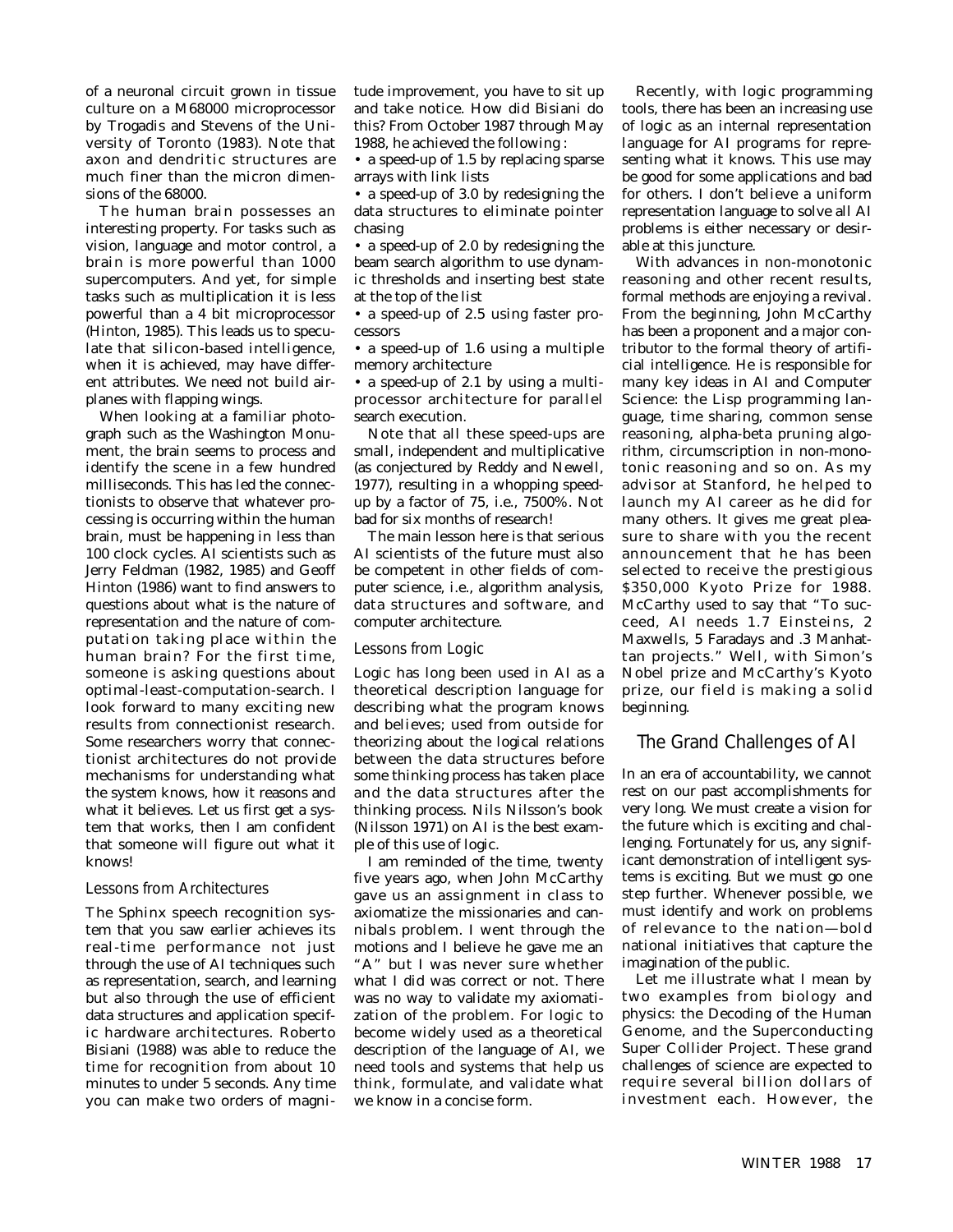expected benefits of these projects to the nation are also very high. AI is in a unique position to undertake and deliver on such nationally relevant initiatives.

What are the grand challenges of AI? Fortunately, we have several seemingly reasonable problems which are currently unsolvable, and which require major new insights and fundamental advances in various subfields of AI, and the criteria for success or failure can be clearly stated. The scope and size of these problems vary greatly—give or take an order of mag-

the mathematics prize committee, is working with a panel of eminent mathematicians to establish the criteria for awarding the prize. For a while, we thought a successor to Doug Lenat's AM program would claim this prize. But Lenat had other plans. He is after an even greater grand challenge—i.e. to create a system called CYC which will have an encyclopedic knowledge of the world.

**The Translating Telephone.** Japan recently initiated a seven year \$120 million project as the first phase towards developing a phone system in

# *As the size of investment in AI rises above the noise level, we can no longer expect people to fund us on blind faith. We are entering an era of accountability.*

nitude relative to, say, the Decoding of the Human Genome project. I would like to present a few of my favorite grand challenges here.

**World Champion Chess Machine.** In the early eighties, with a grant from the Fredkin Foundation, we have established a \$100,000 prize for the development of a computer program which would beat the reigning world champion chess player. We saw earlier that we are already at the senior masters level. Hans Berliner says that if you plot the progress in computer chess over the past twenty years, the ratings have been growing steadily at about 45 points per year. At that rate, we should have a chess champion computer by about 1998, almost forty years after Simon's predictions. We didn't quite do it in ten years. But in the cosmic scale of time, as Carl Sagan points out, forty or even a hundred years is but a fleeting moment. We have waited billions of years for nature to evolve natural intelligence! We can certainly wait a hundred or even a thousand years to realize a human-created intelligence.

**Mathematical Discovery.** The second Fredkin prize is for the discovery of a major mathematical result by a computer. The criteria for success in this case are not as crisp as with chess. Woody Bledsoe, Chairman of

which a Japanese speaker can converse with, say, an English speaker in real time. This requires solutions to a number of currently unsolved problems: a speech recognition system capable of recognizing a large (possibly unlimited) vocabulary and spontaneous, unrehearsed, continuous speech; a natural sounding speech synthesis preserving speaker characteristics; and a natural language translation system capable of dealing with ambiguity, non-grammaticality, and incomplete phrases.

**Accident Avoiding Car.** In the U.S., over 40,000 people die annually in automobile accidents. It appears that a new generation automobile equipped with an intelligent cruise control using sonar, laser, and vision sensors could eliminate 80% to 90% of the fatal accidents and cost less than 10% of the total cost of the automobile. Such a device would require research in vision, sensor fusion, obstacle detection and avoidance, low cost/high speed (over a billion operations per second) digital signal processor chips, and the underlying software and algorithm design.

**Self-Organizing Systems.** There has been a long and continuing interest in systems that learn and discover from examples, from observations, and from books. Currently, there is a lot of interest in neural networks that can learn from signals and symbols through an evolutionary process. Two long-term grand challenges for systems that acquire capability through development are: read a chapter in a college freshman text (say physics or accounting) and answer the questions at the end of the chapter; and learn to assemble an appliance (such as a food processor) from observing a person doing the same task. Both are extremely hard problems requiring advances in vision, language, problem solving techniques, and learning theory. Both are essential to the demonstration of a self-organizing system that acquires capability through (possibly unsupervised) development.

**Self-Replicating Systems.** There have been several theoretical studies in this area since the 1950's. The problem is of some practical interest in areas such as space manufacturing. Rather than uplifting a whole factory, is it possible to have a small set of machine tools which can produce, say, 95% of the parts needed for the factory using locally available raw materials and assemble it in situ? The solution to this problem involves many different disciplines including materials and energy technologies. Research problems in AI include: knowledge capture for reverse engineering and replication, design for manufacturability, and robotics.

Each of the above seemingly reasonable problems would require significant breakthroughs and fundamental advances in AI and all other subfields of Computer Science and Technology. Unlike other vague statements of accomplishments, success or failure in these cases can be clearly established and appreciated by non-experts. Each of these tasks requires longterm, stable funding at significant levels. Success is by no means guaranteed and each problem represents a high-risk high-payoff investment. However, even partial success can have spinoffs to industry and have a major impact on the competitiveness of our nation.

I have tried to present several grand challenges in AI which are worthy of long term research focus. Next, I would like to share a few thoughts on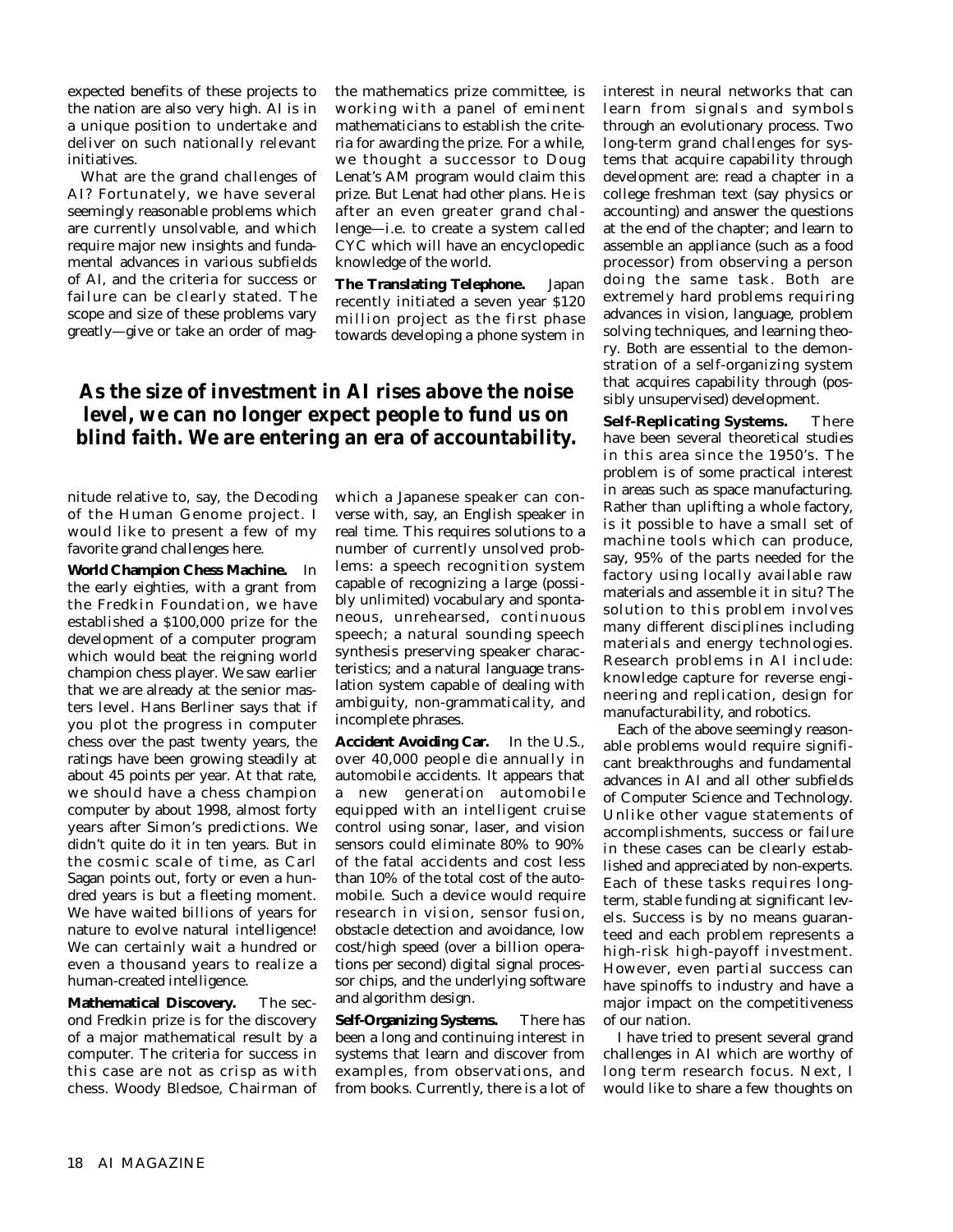the social implications of our research.

## Social Implications of AI

Like any other science, AI has the potential to do a lot of good and some bad. In this talk, I would like to accent the positive and implore all of you to devote some of your time to AI applications that might help the poor, the illiterate, and the disadvantaged of our nation and the world.

By the turn of the century, it appears possible that a low cost (e.g. costing less than \$1000) super computer could be accessible to every man, woman and child in the world. Using such a system, AI researchers should be able to create a personalized, intelligent assistant which would use voice and vision for man-machine communication, tolerate error and ambiguity in human interaction with machines, provide education and entertainment on a personalized basis, provide expert advice on day-to-day problems, make vast amounts of knowledge available in active form, and make ordinary mortals perform superhuman tasks leading to new discoveries and inventions at an unheard of rate. Believe it or not, such a system would help the illiterate farmer in Ethiopia as much as the scientist in U.S.A. or Japan. Let me see if I can be moreconvincing!

The proposal to share the wealth between north and south advocated by the Brandt Commission and the Cancun Conference never got off the ground. Share the wealth! Who are we kidding! Shipping tons of wheat and corn to feed the hungry is not a solution either. Creating mechanisms for sharing of knowledge, know-how, and literacy might be the only answer. Knowledge has an important property. When you give it away, you don't lose it..\*

The great Chinese philosopher Kuan-Tzu once said: "If you give a fish to a man, you will feed him for a day. If you give him a fishing rod, you will feed him for life." We can go one step further: If we can provide him with the knowledge and the knowhow for making that fishing rod, we can feed the whole village.



*Figure 4. Neuronal Circuit vs. VLSI Circuit*

It is my belief that the most important wealth we can share with the disadvantaged is the wealth of knowledge. If we can provide a gift of knowledge to village communities that would make them expert at what they need to know to be self-sufficient, we would then witness a true revolution.

Sharing the knowledge and knowhow in the form of information products is surely the only way to reduce this ever-widening gap between the have and have-nots. The current technological revolution provides a new hope and new understanding. The computer and communication technologies will make it possible for a rapid and inexpensive sharing of knowledge.

You can make a difference in achieving this compassionate world of the future. My friends, you can have meetings, publish papers, carry placards and believe you have done your duty about social responsibility and feel good about it. My request is to take the extra step. Get involved in national and international projects, and provide your expertise to help solve problems facing people who cannot help themselves.

# Conclusion

Let me conclude by first saying that the field is more exciting than ever before. Our recent advances are significant and substantial. And the mythical AI winter may have turned into an AI spring. I see many flowers blooming. There are so many successes that I never cease to be amazed with wonderment at these new and creative uses of AI.

Second, success in AI depends on advances in all of computer science. We are not, and never have been an island unto ourselves. Finally, all parts of AI belong together. Success in AI requires advances in all of its disparate parts including chess, cognitive science, logic, and connectionism. Each of these experiments yield new insights that are crucial to the ultimate success of the whole enterprise.

What can you do? I believe the time has come for each of us to become a responsible spokesman for the entire field. This requires some additional effort on our part to be articulate and be convincing about the progress and prospects of AI. Finally, choose your favorite grand challenge relevant to the nation, and work on it.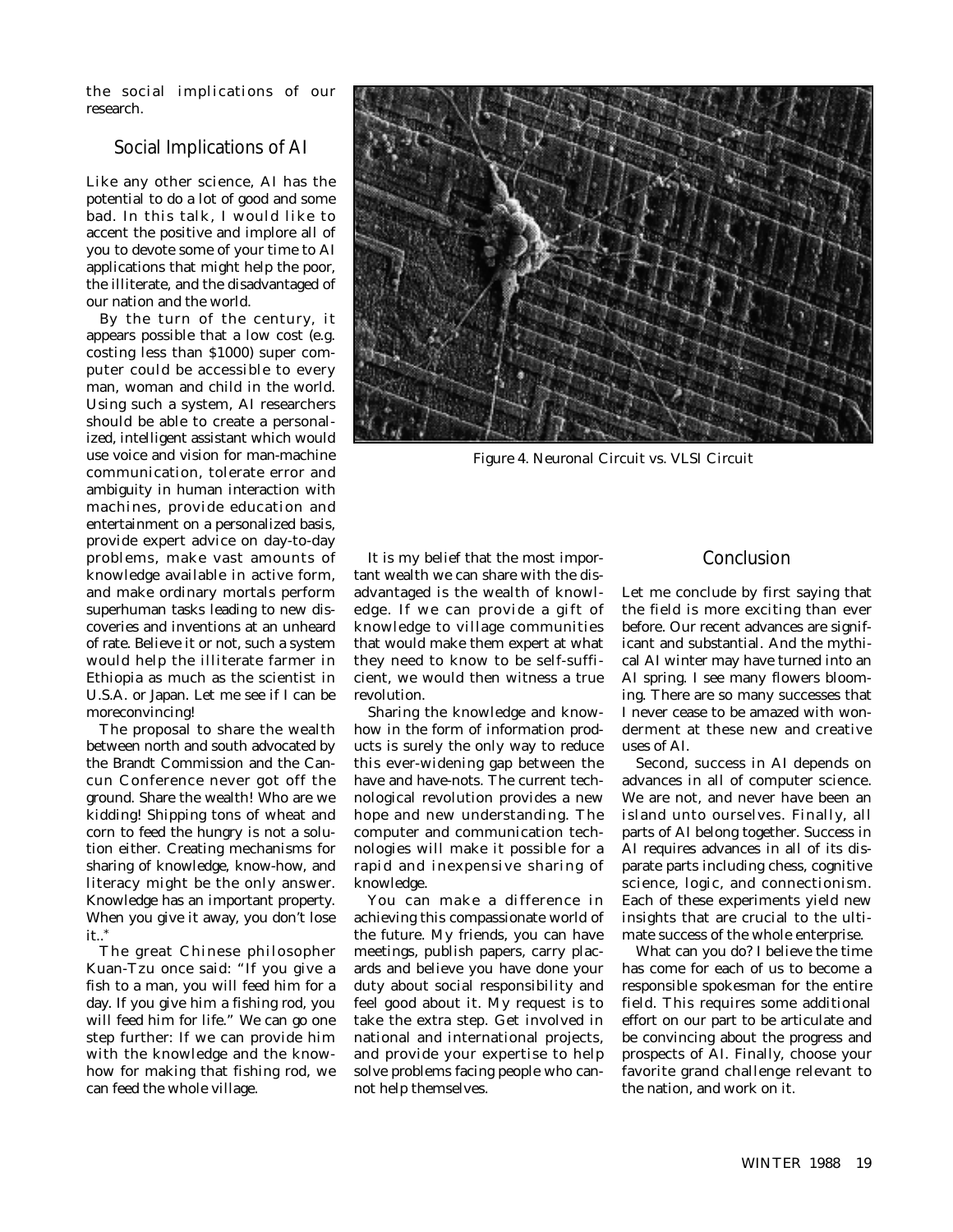#### Acknowledgments

I am grateful to Hans Berliner, Bruce Buchanan, Ed Feigenbaum, Takeo Kanade, John McCarthy, Allen Newell, Herbert Simon, and Marty Tenenbaum for the fellowship, and many discussions and comments that led to this paper.

#### Note

Feigenbaum believes knowledge is wealth and most nations and individuals may be unwilling to share it. This is especially true of secret chemical formulae, etc. This poses a dilemma. Clearly it is necessary to create a market for knowledge to be traded as any other commodity in the world markets. At the same time, the poor nations of the world cannot afford to pay for it. There appear to be several solutions. One is to create a Knowledge Bank which pays for and acquires the rights to knowledge for distribution to third world countries. Second is to create a Free Knowledge Foundation (analogous to Free Software Foundation). Over 90% of the knowledge needed by the poor is already available in the public domain. It is just that they are not even aware of the existence and availability of knowledge relevant to their specific problem. The FKF would have to set up mechanisms analogous to the agricultural extension blocks set up by USDA for creation and communication of knowledge and know-how through expert systems technology.

#### References

Anantharaman, T., Campbell, M., and Hsu, F. 1988. Singular Extensions: Adding Selectivity to Brute-Force Searching. *AAAI Spring Symposium.* Stanford, CA.

Bahl, L. R., Jelinek, F., Mercer, R. 1983. A Maximum Likelihood Approach to Continuous Speech Recognition. *IEEE Transactions on PAMI* 5(2), 179-190.

Baker, J. K. 1975. The Dragon System-An Overview. *IEEE Transactions on ASSP* 23(2), 24-29.

Barrow, H. R. and Tenenbaum, J. M. 1978. Recovering Intrinsic Scene Characteristics from Images. In *Computer Vision System,* eds*.* Hanson, A. R. and Riseman E. M*.* New York: Academic Press.

Barrow, H. R. and Tenenbaum, J. M. 1981. Computational Vision. *Proceedings of the IEEE,* 69: 572-595.

Berliner, H. J., and Ebeling C. 1986. The SUPREM Architecture. *Artificial Intelligence* 28(1).

Binford, T. and Agin, G. 1973. Computer Descriptions of Curved Objects. *Proceedings of the International Joint Conference on Artificial Intelligence.* 

Bisiani, R., et. al. 1988. BEAM: A Beam Search Accelerator (Tech. Rep.). Computer Science Department, Carnegie Mellon University.

Bledsoe, W. 1986. I Had a Dream: AAAI Presidential Address, 19 August 1985. *AI Magazine* 7(1): 57-61.

Buchanan, B. and Smith, R. 1988. Fundamentals of Expert Systems. In *Handbook of Artificial Intelligence,* eds. Cohen and Feigenbaum. Forthcoming.

Chase, W. G. and Simon, H. A. 1973. The Mind's Eye in Chess. In *Visual Information Processing,* ed. Chase, W. G*.* New York: Academic Press.

Clowes, M. B. 1971. On Seeing Things. *Artificial Intelligence* 2: 79-116.

Ebeling, C. 1986. All the Right Moves: A VLSI Architecture for Chess. Ph.D. diss., Department of Computer Science, Carnegie Mellon University.

Edelman, G. M. 1987. *Neural Darwinism: The Theory of Neuronal Group Selection.* New York: Basic Books.

Erman, L. D., Hayes-Roth, F., Lesser, V. R., Reddy, D. R. 1980. The Hearsay-II Speech Understanding System: Integrating Knowledge to Resolve Uncertainty. *Computer Surveys* 12(2): 213-253.

Feigenbaum, E. A. 1988. What Hath Simon Wrought? In *Complex Information Processing: The Impact of Herbert A. Simon,* eds. Klahr, D. and Kotovsky, K. Hillsdale, NJ:

Lawrence Erlbaum.

Feigenbaum, E. A., McCorduck, P., Nii, H. P. 1988. *The Rise of the Expert Company.* Times Books.

Feldman, J. A. 1985. Connectionists Models and Parallelism in High Level Vision. *Computer Vision, Graphics, and Image Processing* 31: 178-200.

Feldman, J. A. and Ballard, D. H. 1982. Connectionist Models and their Properties. *Cognitive Science* 6: 205-254.

Fischler, M. A. and Bolles, R. C. 1981. Random Sample Consensus: A Paradigm for Model Fitting with Applications to Image Analysis and Automated Cartography. *CACM* 24(6): 381-395.

Fischler, M. A. and Elschlager, R. A. 1973. The Representation and Matching of Pictorial Structures. *IEEE Transactions of Comp.* 22(1): 67-92.

Greenblatt, R. D., et. al. 1967. The Greenblatt Chess Program. *Proceedings of the Fall Joint Computer Conference.* ACM.

Guzman, A. 1968. Decomposition of a Visual Scene into Three-Dimensional Bodies. *Proceedings of the Fall Joint Computer Conference.*

Hayes, J. R. 1985. Three Problems in Teaching General Skills. In *Thinking and Learning,* eds. Segal, J., Chipman S., and Glaser, R. Hillsdale, NJ: Lawrence Erlbaum.

Hayes, J. R. 1987. Memory Organization and World-Class Performance. *Proceedings of the Twenty-First Carnegie Mellon Symposium on Cognition.* Psychology Department, Carnegie Mellon University.

Hebert M. and Kanade T. 1986. Outdoor Scene Analysis Using Range Data. *IEEE International Conference on Robotics and Automation* 3: 1426-1432.

Hildreth, E. C. 1984. Computations Underlying the Measurement of Visual Motion. *Artificial Intelligence* 23(3): 309-354.

Hinton, G. E. 1985. Personal communication.

Hinton, G. E., McClelland, J. L., and Rumelhart, D. E. (1986). Distributed Representations. In *Parallel Distributed Processing* eds. Rumelhart et al*.* Cambridge, MA: Bradford Books.

Hopcroft, J. E. 1987. Computer Science: The Emergence of a Discipline. *Communications of the ACM* 30(3): 198-202.

Horn, B. 1977. Obtaining Shape from Shading Information. In *The Psychology of Computer Vision,* ed.Winston, P. H. New York: McGraw-Hill.

Horn, B. 1977. Understanding Image Intensities. *Artificial Intelligence* 8(2): 201-231.

Hsu, F. 1986. Two Designs of Functional Units for VLSI Based Chess Machines (Tech. Rep.). Computer Science Department, Carnegie Mellon University.

Huffman, D.A. 1971. Impossible Objects as Nonsense Sentences. In *Machine Intelligence* 6*,* eds. Meltzer, B. and Michie, D. Edinburgh, Scotland: Edinburgh University Press.

Ikeuchi, K. and Horn, B. 1981. Numerical Shape from Shading and Occluding Boundaries. *Artificial Intelligence* 17: 141-184.

Itakura, F. 1975. Minimum Prediction Residual Principle Applied to Speech Recognition. *IEEE Transactions on ASSP* 23(2): 67-72.

Jelinek, F. 1976. Continuous Speech Recognition by Statistical Methods. *Proceedings of the IEEE* 64: 532-556.

Jelinek, F., et. al. 1985. A Real Time, Isolated Word, Speech Recognition System for Dictation Transcription. *Proceedings of the IEEE* ASSP.

Kanade, T. 1981. Recovery of the Three-Dimensional Shape of an Object from a Single View. *Artificial Intelligence* 17: 409-460.

Kanade, T. and Kender, J. R. 1983. Mapping Image Properties into Shape Constraints: